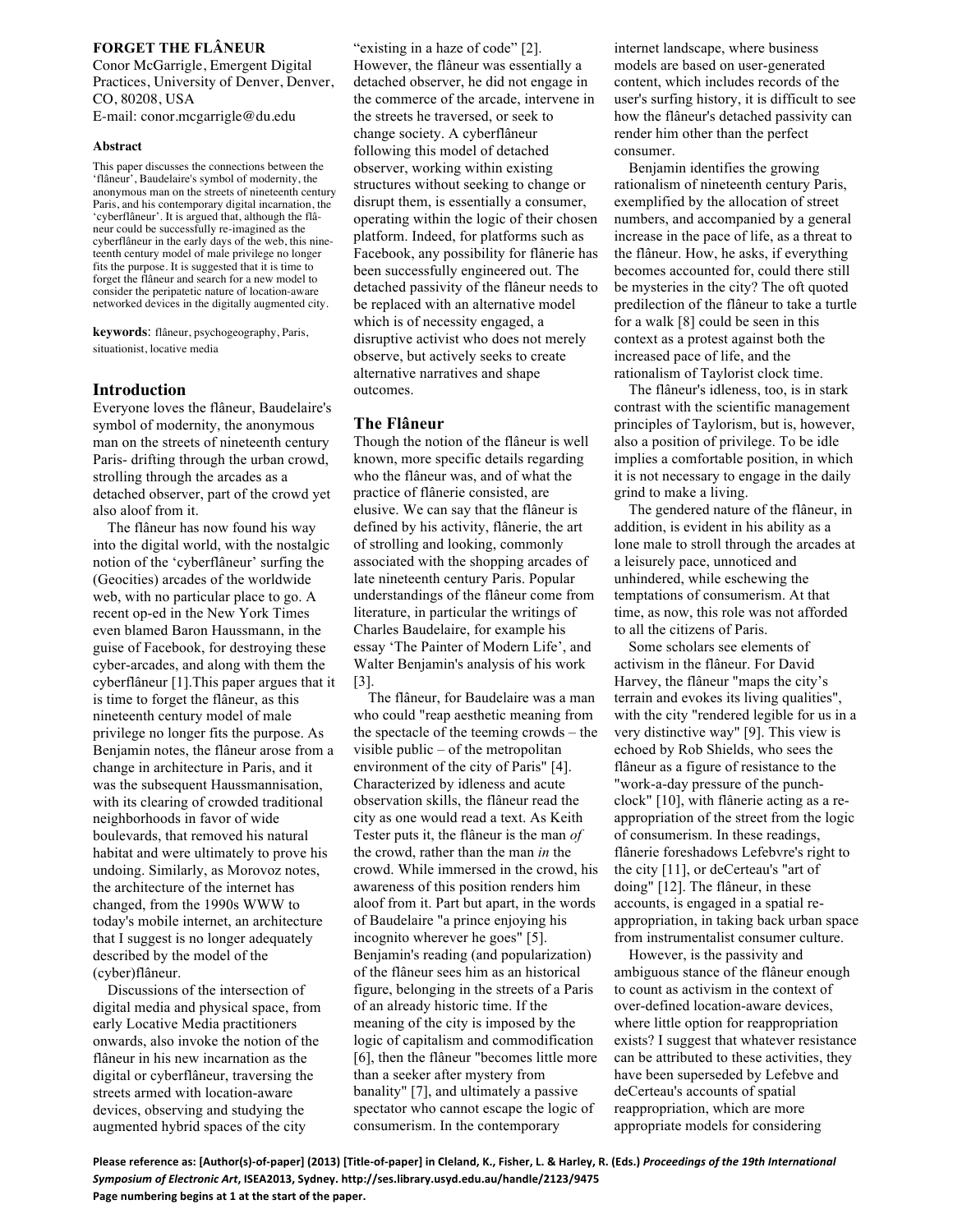location-aware networked devices in urban space. The Situationist concept of psychogeography, and accompanying techniques such as the dérive, drew from readings of the flâneur, but replaced his passivity with an overt political and activist agenda which sought not only to observe, but to actively change. Their activities were more programmatic, and underpinned and strengthened by a cohesive philosophy and an acute awareness of the danger that their actions could be recuperated. Susan Buck-Morss characterizes flânerie as "an ideological attempt to re-privatize social space, and to give assurance that the individual's passive observation was adequate for knowledge of social reality" [13]. At a time when the mining and sale of personal data is a business model for internet companies, the cyberflâneur, rather than a figure of resistance, may in effect be complicit in masking these realities, by presenting a nostalgic view of the internet which fails to address these realities.

# **The CyberFlâneur**

The cyberflâneur [14] emerged from the structure of the 1990s web, typified by Geocities, the web community and the proto-social network, which located its denizens in cyberspace neighborhoods modeled on real cities. On many levels this was an appropriate connection to make in the context of the early web. With no Google or Facebook to organize the internet's information, surfing the web was an art, successfully practiced by the cyberflâneur, the web connoisseur who "just surfed on in" [15]. To follow the analogy, one presumes that as the flâneur resisted the temptations of consumerism, so too the cyberflâneur eschewed the commercialization of the web. However, creativity was essential to early internet communities such as Geocities, in which membership was premised on creating a webpage which showcased a talent or interest. While there may be aspects of flânerie involved in surfing these communities, as a model it failed to account for the essential creative endeavor required.

In nineteenth century Paris, the flâneur was undone by the structural changes brought about by Haussmannisation. The removal of narrow streets in favour of wide boulevards led to a gradual closing of the arcades, which were replaced by indoor department stores located on the busiest boulevards. The demise of protected arcades in favor of the busy boulevards meant that the flâneur's

natural habitat ceased to exist, and with it, the flâneur. The digital world has seen similar radical infrastructure changes, from the 1990s web to today's internetenabled smartphones.

Evgeny Morovoz, in his discussion of the death of cyberflânerie [16], sees structural changes in the internet as the cause of its demise. As the internet has become fully integrated into our everyday lives, he argues, there is now little opportunity for serendipity - a condition which has only increased with the emergence of the app paradigm, which further filters the network to focus on specific, narrow tasks. Google's attempts to predict our interests and serve us the information that they know we want, and Amazon's unnervingly accurate recommendations, are indicative of trends which seek to abolish the need for exploration through data mining our online histories. The internet, once a place to explore and to discover new information by wandering through its far flung recesses, has become functionally enmeshed into our real identities and everyday lives, but is no longer a place to stand and stare.

For Morovoz, the Baron Haussmann of the internet is Facebook, and it is the 'Facebookisation' of the internet that has brought about the end of the cyberflâneur. According to Morovoz, at the heart of the Zuckerberg view of the internet, and Facebook ideology, is the "idea that the individual experience is somehow inferior to the collective". He argues that "everything that makes cyberflânerie possible – solitude and individuality, anonymity and opacity, mystery and ambivalence, curiosity and risk-taking – is under assault by that company" [17].

The qualities that Morovoz identifies as necessary for the cyberflâneur are similarly essential to the preservation of the internet as a space for creation and free exchange, rather than solely a place of consumption, akin to a serendipitous arcade rather than a department store with all its predictability and control. These qualities encourage us to recognize the difference between a public space and a privatized pseudopublic space, which, while offering the illusion of the agora, is in reality a corporate space underpinned by a logic of consumption. However I suggest that these qualities are premised on the internet as a creative space, not only a space of consumption, and that the flâneur's essential passivity precludes the activity of creating new internet spaces,

and the communities which this creation fosters. This notion of the cyberflâneur is a nostalgic one which, while harking back to an increasingly idealized period in internet history, crucially omits an essential component of the period.

## **The Flâneur in Hybrid Space**

At one level it seems that the idea of the cyberflâneur should connect to our current situation, best described by media theorist Eric Kluitenberg as 'hybrid space', a condition in which the boundaries between "physical space and informational space" are collapsing, so that it is no longer useful or correct to speak of a separation between the two [18]. As the internet has gone mobile, it has integrated what was once a virtual world into the physical space of the city. The cyberflâneur would now no longer be restricted to virtual domains, but could, as with Locative Media, extend the flânerie into a real yet hybrid space, characterized by the presence of ubiquitous location-aware networked devices. As the Haussmannisation of the internet, in the guise of the walled gardens of Facebook, close off the arcades, the cyberflâneur would be on the streets, attaching notes to real space [19]. However, this already represents part of the Facebook model, and it is difficult to see how a hybrid version of traditional flânerie, working within existing models such as check-ins, could resist Facebook's hegemony, as it must operate within the strictly defined parameters of the platform. To opt out of this vision of the internet new models are required, ones which operate outside the logic of dominant structures. The flâneur's essential passivity limits him to what is, at best, a curatorial role, working within these existing structures and their immanent logic, rather than creating new ones. Locative Media practitioners, in contrast, set themselves the task of establishing new modes of operating which expand the range of possibilities for location-aware technologies, thus making them available to a broader constituency [20]. While aspects of Locative Media practice may superficially resemble flânerie – particularly when they involve drifting through urban space – this neglects the enabling structures created, and so fails to recognize the complete picture.

The question arises as to whether ubiquitous devices serve to disconnect us from the life world [21] spaces of this real city, or do they, as Locative Media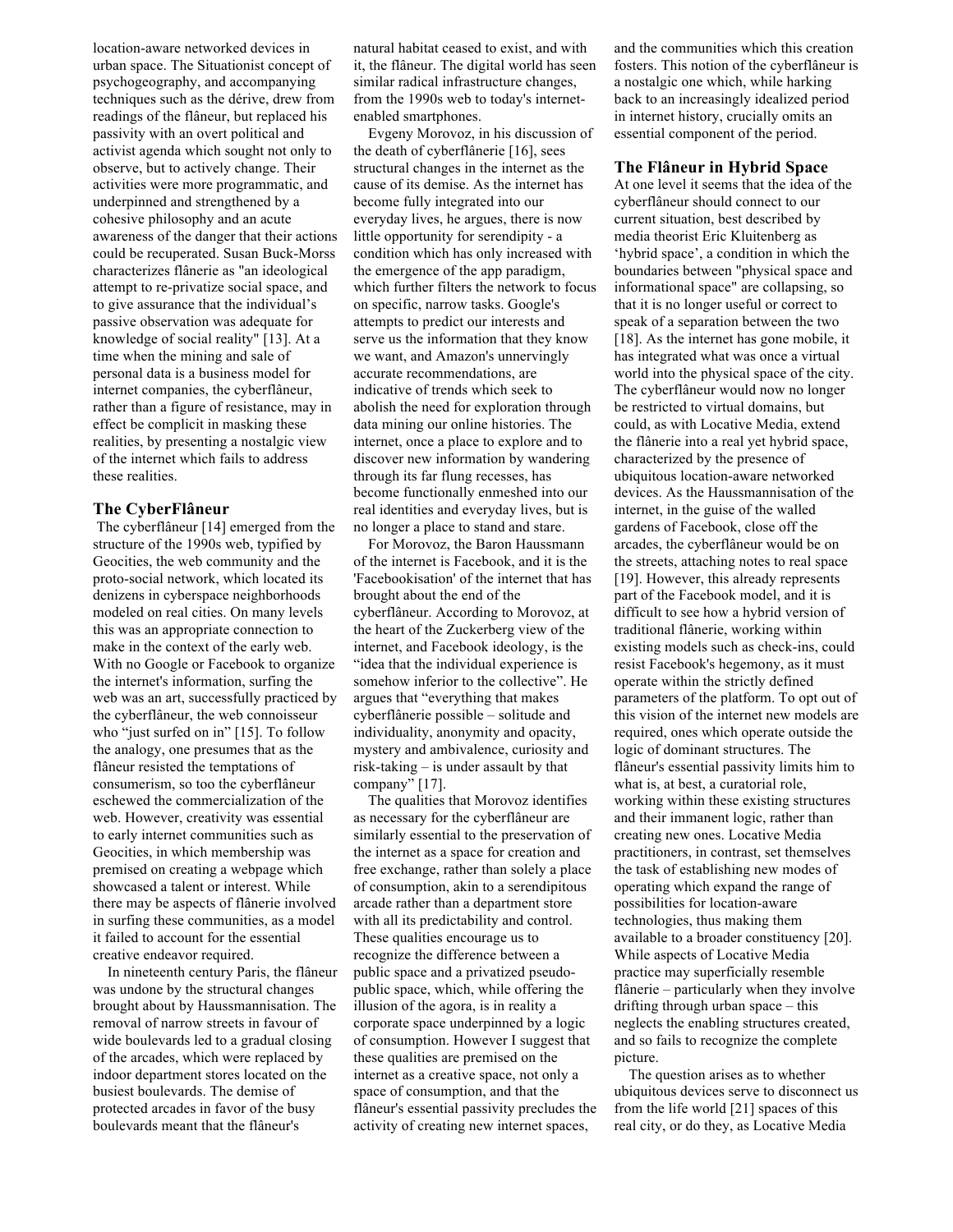practitioners would argue (and fight for), augment the city, by creating critical spaces, enabled through location-aware data networks, which point toward the histories and meanings of these lived spaces. The latter, it is argued elsewhere, is the trajectory of Locative Media [22]. We live in what Anthony Townsend calls the 'contested aware city' [23]; but what does the flâneur, cyber or otherwise, add to this? Walter Benjamin identified "the obliteration of the individual's traces in the big city crowd" [24] as an essential quality of the city, but with the cyberflâneur operating in hybrid space, the (data) traces are never erased. Rather than pass unnoticed, the cyberflâneur amasses a considerable data shadow from the ceaseless checking-in, from merely being connected, not to mention any number of devices phoning home to Cupertino, Mountain View or who knows where. To be digital involves leaving these traces; thus the flâneur's treasured anonymity and ability to watch unnoticed are replaced, for the cyberflâneur, with not only a *lack* of privacy, but also the commercialization of his data trace as user-generated content.

Discussions of the cyberflâneur, though, are typically associated with what might be called the traditional, rather than the mobile, internet. Mobility and networked location-aware devices characterize the internet today, bringing with them an emergent understanding of the changing boundaries between public and private space. In any discussion of the cyberflâneur, hybrid space, in which the internet permeates all aspects of everyday life, attaching context and location-sensitive information to places, needs to be considered. Whereas the flâneur was always embedded in the city, the flâneries of the cyberflâneur were, by definition, immaterial. Mobile networks have made it possible for the cyberflâneur to operate in the real spaces of the city; however, a flânerie which eschews the development of new approaches which evade the ubiquitous surveillance and data mining of companies such as Google and Facebook can never be anonymous, and is limited to operate within a predetermined mode of operation.

## **Forget the Flâneur**

I propose that it is time to forget the flâneur. In harking back to a previous age, and indeed several re-incarnations of the notion of the flâneur, we have overextended the concept. It is hard to

see what once again retrofitting Baudelaire's jaded dandy to a new dispensation contributes, other than the fulfilment of some nostalgic urge. While some work has been done to reposition the flâneur [25], in popular imagination he is still a detached, passive male observer. This detached passivity needs to be replaced with an alternative, more representative model, one which is of necessity engaged; a disruptive activist who does not merely observe, but actively seeks to create alternative narratives and shape outcomes.

What form this might take, as we move toward newer, more mobile structures, is the question. As the internet big four [26] wage what can be considered a war on privacy, from frictionless sharing to extensive collusion between the internet industry and the NSA's Prism surveillance network, do possibilities still exist for alternative structures outside of this panopticon?

A detailed account of the form that this might take is beyond the scope of this paper, however several models point the way to suitable alternatives to the flâneur.

The Tactical Media and Hacktivist movements of the 1990s indicate one approach, combining an overt activist agenda with an ability to work within networks and systems over which the individual has no control. Geert Lovink [27], however, identified one limitation of tactical action, its lack of a sustained engagement capable of altering the conditions under which it operates, in effect rendering it always reactive and never constitutive.

Another approach with more potential is a rethinking of the Situationist concept of the Constructed Situation [28]. Situationist techniques such as the dérive have exerted considerable influence on Locative Media practitioners, suggesting that there are significant connections between Situationist thought and Locative Media practice which could be extended to the constructed situation. The Situationists believed that as human beings are "molded by the situations they go through" and "defined by their situation" [29], they needed to construct situations worthy of their desires, rather than be limited to passive consumerism of the situations in which they find themselves. Unlike the flâneur, they sought to go beyond describing and interpreting situations, and attempted to transform them. I have argued elsewhere [30] that Locative Media art practices

have built on Situationist theory, not in a nostalgic or recuperative way, but in a contemporary reworking of this influential praxis, one which addresses current situations and overcomes the limitations of the flâneur identified in this paper.

Let us forget the flâneur, and replace him with a concept more suited to today's situations. We need now, perhaps more than ever, an activist model capable of reading our complex, interconnected and hyperconnected world. I have indicated some of the possibilities in this paper, but more work is needed to develop an appropriate replacement.

#### **References and notes**

1. Evgeny Morovoz 'The Death of the Cyberflâneur', *The New York Times*, February 4 2012,

<www.nytimes.com/2012/02/05/opinion/sunday/the -death-of-the-cyberflâneur.html>, accessed 30 June 2013.

2. Ash Amin and Nigel Thrift, *Cities Reimagining the Urban* (Cambridge. Maldon, MA: Polity. 2002), p. 125.

3. Charles Baudelaire, *The Painter of Modern Life and Other Essays*, Jonathan Mayne, trans. (London: Phaidon, 1970).

4. Keith Tester, 'Introduction' in Keith Tester, ed., *The Flâneur* (London, New York: Routledge, 1994), p. 2.

5. Baudelaire [3], p. 400.

6. David Harvey, *Paris, Capital of Modernity* (New York and London: Routledge, 2003).

7. Tester [4], p. 14.

8. Walter Benjamin, *The Arcades Project*, Howard Eiland and Kevin McLaughlin, trans. (Cambridge, MA: Harvard University Press, 1999), p. 442.

9. Harvey [6], p. 55.

10. Rob Shields 'Fancy Footwork: Walter Benjamin's notes on flânerie', in Tester [4], p. 64.

11. Henri Lefebvre, *Writings on Cities*, Eleonore Kofman and Elizabeth Lebas, trans. (Oxford; Malden, MA, 2006).

12. Michel deCerteau, *The Practice of Everyday Life*, Steven Randall, trans. (Berkeley, CA, 1984), pp. 29-42.

13. Susan Buck-Morss, 'The Flâneur, the Sandwichman and the Whore: the Politics of Loitering', in Beatrice Hanssen, ed., *Walter Benjamin and the Arcades Project* (London, Continuum, 2006), p. 36.

14. Steven Goldate, 'The Cyberflâneur: Spaces and Places on the Internet', *Modern Ceramics*, 19 May 1998,

<www.ceramicstoday.com/articles/051998.htm>, accessed 30 June 2013.

15. A default comment on 1990s website guest books.

16. Morovoz [1].

17. Morovoz [1].

18. Eric Kluitenberg, 'The Network of Waves Living and Acting in a Hybrid Space', *Open*, 11, (2006), pp. 6-16.

19. Ben Russell, *The Headmap Manifesto*, <technoccult.net/technoccult-library/headmap >,